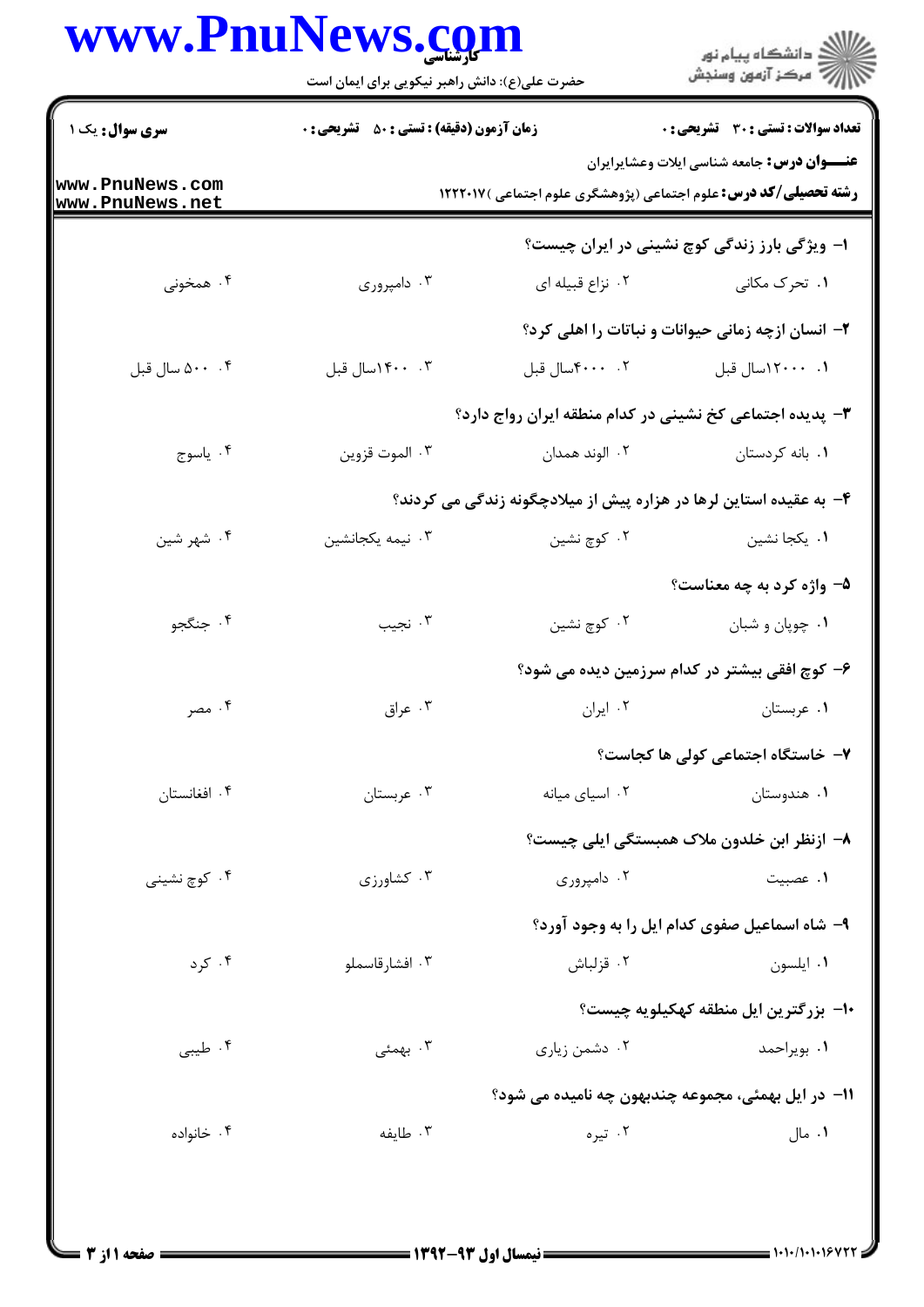## WWW PnuNews com

| www.fiiuine                        | حضرت علی(ع): دانش راهبر نیکویی برای ایمان است |                            | د<br>د انشڪاه پيام نور<br>* مرڪز آزمون وسنڊش                                                                                  |  |
|------------------------------------|-----------------------------------------------|----------------------------|-------------------------------------------------------------------------------------------------------------------------------|--|
| <b>سری سوال : ۱ یک</b>             | زمان آزمون (دقیقه) : تستی : ۵۰٪ تشریحی : ۰    |                            | تعداد سوالات : تستي : 30 ٪ تشريحي : 0                                                                                         |  |
| www.PnuNews.com<br>www.PnuNews.net |                                               |                            | <b>عنـــوان درس:</b> جامعه شناسی ایلات وعشایرایران<br><b>رشته تحصیلی/کد درس:</b> علوم اجتماعی (پژوهشگری علوم اجتماعی )۱۲۲۲۰۱۷ |  |
|                                    |                                               |                            | <b>۱۲</b> - تقسیمات درونی ایل بختیاری چیست؟                                                                                   |  |
|                                    | ۰۲ چرام و ليراوى                              |                            | ۰۱ جاکی و باوی                                                                                                                |  |
|                                    | ۰۴ آقاجری و بهمئی                             |                            | ۰۳ هفت لنگ و چهار لنگ                                                                                                         |  |
|                                    |                                               |                            | <b>۱۳</b> - تیره باچوانلو از کدام قومیت است؟                                                                                  |  |
| ۰۴ بلوچ                            | ۰۳ ترک                                        | $J \cdot Y$                | ۰۱ کرد                                                                                                                        |  |
|                                    |                                               |                            | ۱۴– کدام گزینه رده های ایل بختیاری را نشان می دهد؟                                                                            |  |
|                                    | ٠٢ تيره-ايل-تش-اولاد                          |                            | ٠١. ايل-تيره-تش-اولاد-بهون                                                                                                    |  |
|                                    | ۰۴ اولاد-بنکو                                 |                            | ۰۳ اولاد-تيره-تش                                                                                                              |  |
|                                    |                                               |                            | 1۵– کدام گزینه رده های ایل قشقایی را به خوبی نشان می دهد؟                                                                     |  |
|                                    | ۰۲ ایل-طایفه-تیره-بنگو-خانواده                |                            | ٠١ ايل-طايفه-بنگو-تيره                                                                                                        |  |
|                                    | ۰۴ مال-خانواده                                |                            | ۰۳ طايفه-بنگو                                                                                                                 |  |
|                                    |                                               |                            | ۱۶– هسته اصلی جامعه ایلی چیست؟                                                                                                |  |
| ۰۴ مال                             | ۰۳ ایشوم                                      | ۰۲ تیره                    | ٠١. خانواده                                                                                                                   |  |
|                                    |                                               |                            | ۱۷- رسترپوخانواده عشایری را به چند دسته تقسم کرده است؟                                                                        |  |
| $\gamma$ . $\mathfrak{f}$          | $\mathbf{Y} \rightarrow \mathbf{Y}$           | $\Delta$ .                 | f.1                                                                                                                           |  |
|                                    |                                               |                            | ۱۸– کدام گزینه در مورد ازدواج هم بهری صدق می کند؟                                                                             |  |
| ۰۲ زن به طایفه مرد می رود.         |                                               | ٠١ مرد به طايفه زن مي رود. |                                                                                                                               |  |
| ۰۴ زن از کار خانگی معاف می شود.    |                                               |                            | ۰۳ مرد از پرداخت مهریه خود داری می کند.                                                                                       |  |
|                                    |                                               |                            | 1۹- خانواده در میان خوانین از چه نوعی است؟                                                                                    |  |
| ۰۴ نو مکانی                        | ۰۳ مادر نسبی                                  | ۰۲ گسترده                  | ۰۱ هسته ای                                                                                                                    |  |
|                                    |                                               |                            | ۲۰- درجوامع عشایری در مقایسه با جوامع روستایی چند زنی چگونه است؟                                                              |  |
| ۰۴ وجود ندارد                      | ۰۳ مشابه                                      | ۰۲ بسیارمحدود              | ۰۱ بسیار گسترده                                                                                                               |  |
|                                    |                                               |                            | <b>٢١</b> - مهمترين عامل در تشكيل بنگو چيست؟                                                                                  |  |
| ۰۴ عوامل فرهنگی                    | ۰۳ عوامل اقتصادي                              | ۰۲ روابط سیاسی             | ۰۱ خویشاوندی                                                                                                                  |  |